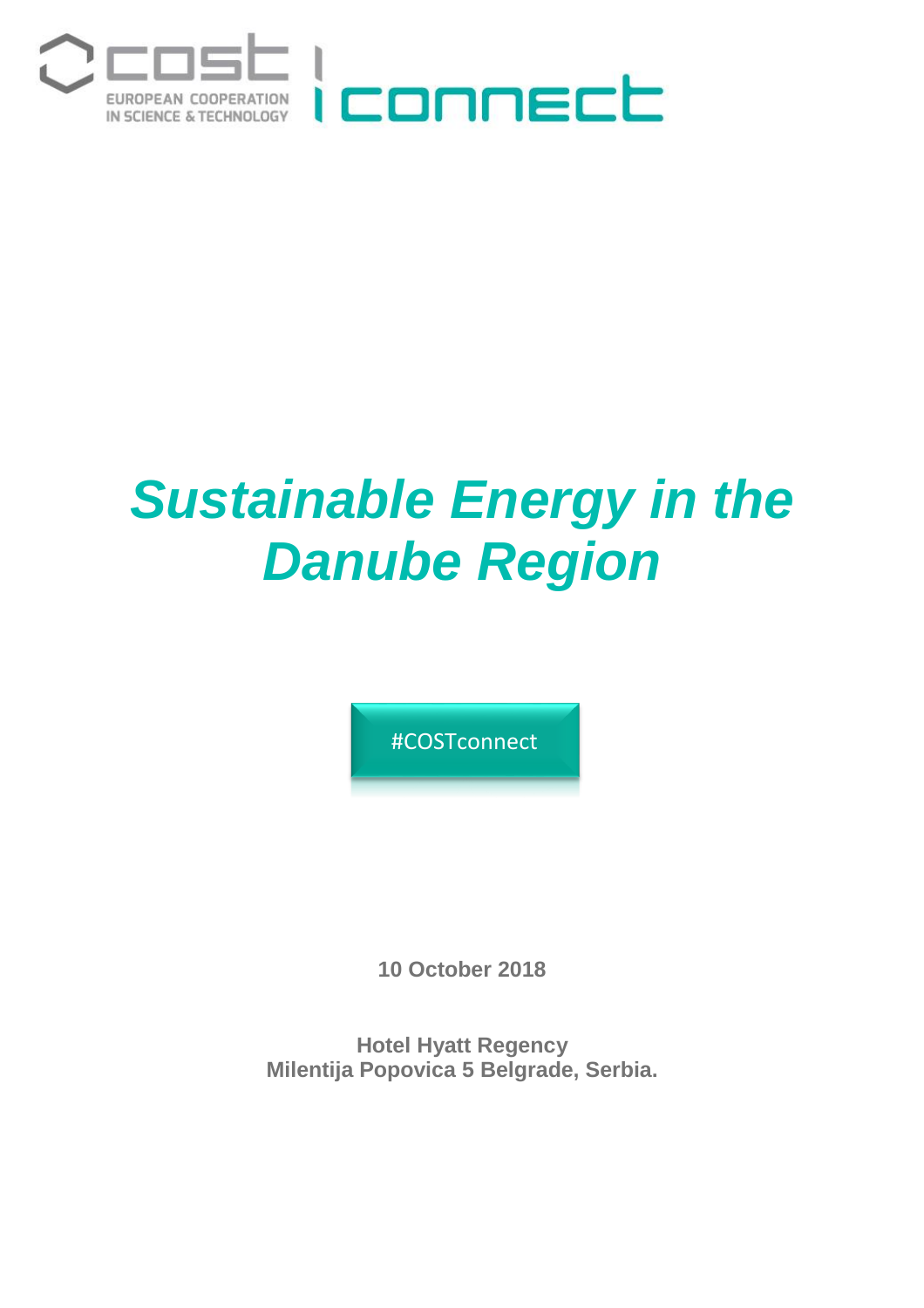

## **ENERGY RESEARCH IN THE DANUBE REGION**

### **BACKGROUND**

With the launch of the macro-regional EU Strategy for the Danube region (EUSDR) in 2011, the need for enhanced cross-border cooperation and coordination in research and innovation was clearly expressed. EUSDR is active in different fields (the so-called Priority Areas) which include Transport, Energy, Environment as well as several horizontal issues. Several possibilities to coordinate research and innovation activities have been exploited within these priority areas. This COST Connect aims to contribute further to these developments which include relevant COST Actions, regional stakeholders and policy-makers.

Based on an evaluation of priorities in the Danube Region and a substantial amount of COST Actions active in the field, this COST Connect will focus on the topic of sustainable energy. The Danube region represents one fifth of Europe's total area, and is home to more than 100 million inhabitants. Energy developments have a major impact on the region, and on Europe as a whole. In this regard, COST is organising this workshop in order to explore new horizons for sustainable energy research and innovation, and to facilitate dialogue and discussion on future research agendas in the field. Discussions will cover topics such as renewable energy, energy infrastructure, bio-energy, energy efficiency and renewable energy sources in buildings

COST has been creating networks of excellence in all scientific fields for more than 45 years, where knowledge is freely shared among all types of specialists using bottom-up principles. Participants are from many disciplines and also include a variety of companies and stakeholders such as both European and international organisations. COST nourishes free and open spaces where people and ideas can grow. This helps to internationalise the scientific community and leads to true breakthroughs in science and technology in Europe and beyond.

COST allows researchers and scholars to create interdisciplinary networks, the so-called 'COST Actions', where they can develop their own ideas. COST Actions are completely bottom-up and implement workshops and conferences, training schools, short-term scientific missions and dissemination activities.

#### **OBJECTIVES OF THE WORKSHOP.**

COST organises this highly interactive COST Connect event series to bring together representatives of COST Actions as well as scientific communities, stakeholders and policy makers working on the broader topic of sustainable energy.

The event will help to:

- Support the cooperation of COST Actions with relevant stakeholders in the field of sustainable energy research and innovation in the Danube region;
- Encourage collaborations between relevant stakeholders and trigger alignment of resources to develop research and innovation on sustainable energy;
- Promote synergies between activities funded through other EU programmes;
- Provide networking opportunities for all partners involved;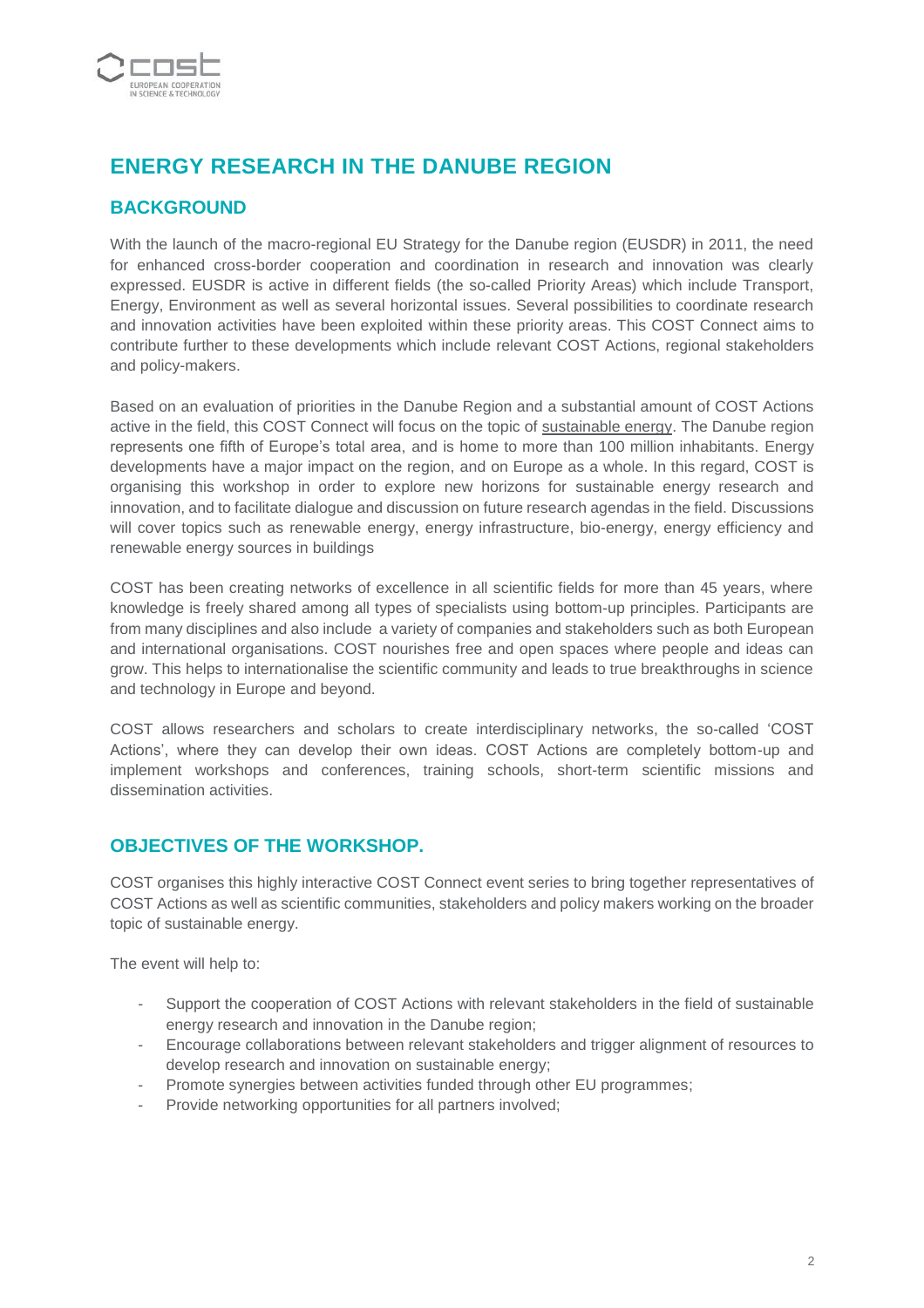

In this particular case, the potential questions to be answered are built around the identification of future research cooperation and funding opportunities, promotion of COST Actions strategic research roadmaps and the identification of priorities for Horizon Europe. Furthermore, they build on COST experiences, bridging the research and innovation divide in Europe.

#### **INVITED PARTICIPANTS**

Invited participants include:

- COST Actions relevant to the topic
- Horizon 2020 projects relevant to the topic
- Policy and Programme Officers of European Commission Directorates-General RTD and JRC, DG REGIO, DG NEAR, DG ENER
- Relevant Members of the European Parliament (ITRE)
- COST Scientific Committee Members and COST Senior Officials
- EUSDR Stakeholders (Priority Area 2: Sustainable Energy)
- EU Energy Stakeholders
- INTERREG Danube Transnational Programme
- Member states representatives working on sustainable energy.
- Representatives from relevant PPPs and P2Ps (e.g. JPIs and EIPs);
- KIC InnoEnergy
- Academic sector stakeholders, NCPs and representatives from the national policy system

#### **METHODOLOGY**

The methodology of the workshop is based on the concept of the "Pro Action Café", which is a methodology allowing for creative and inspiring conversations. Participants are invited to share their questions (around projects – seed ideas) and obtain group input (deeper questions – knowledge – experience) from others. A Pro Action Café is an innovative yet simple methodology for hosting conversations about questions, projects, and concerns that matter to the attendees.

In a Pro Action Café, topics are brought forward by participants themselves. There is no set agenda, only overall guiding questions and "setting-the-scene" presentations with the intention of deepening the learning process of everyone.

Short setting-the-scene presentations provide a possibility for COST and stakeholders to bring in key information relevant for the discussion and suggest questions to be discussed. After the introduction and the setting the scene presentations parts, there are three rounds of conversation in café style – each guided by a few generic questions to help to dig into the subject and narrow down the ideas.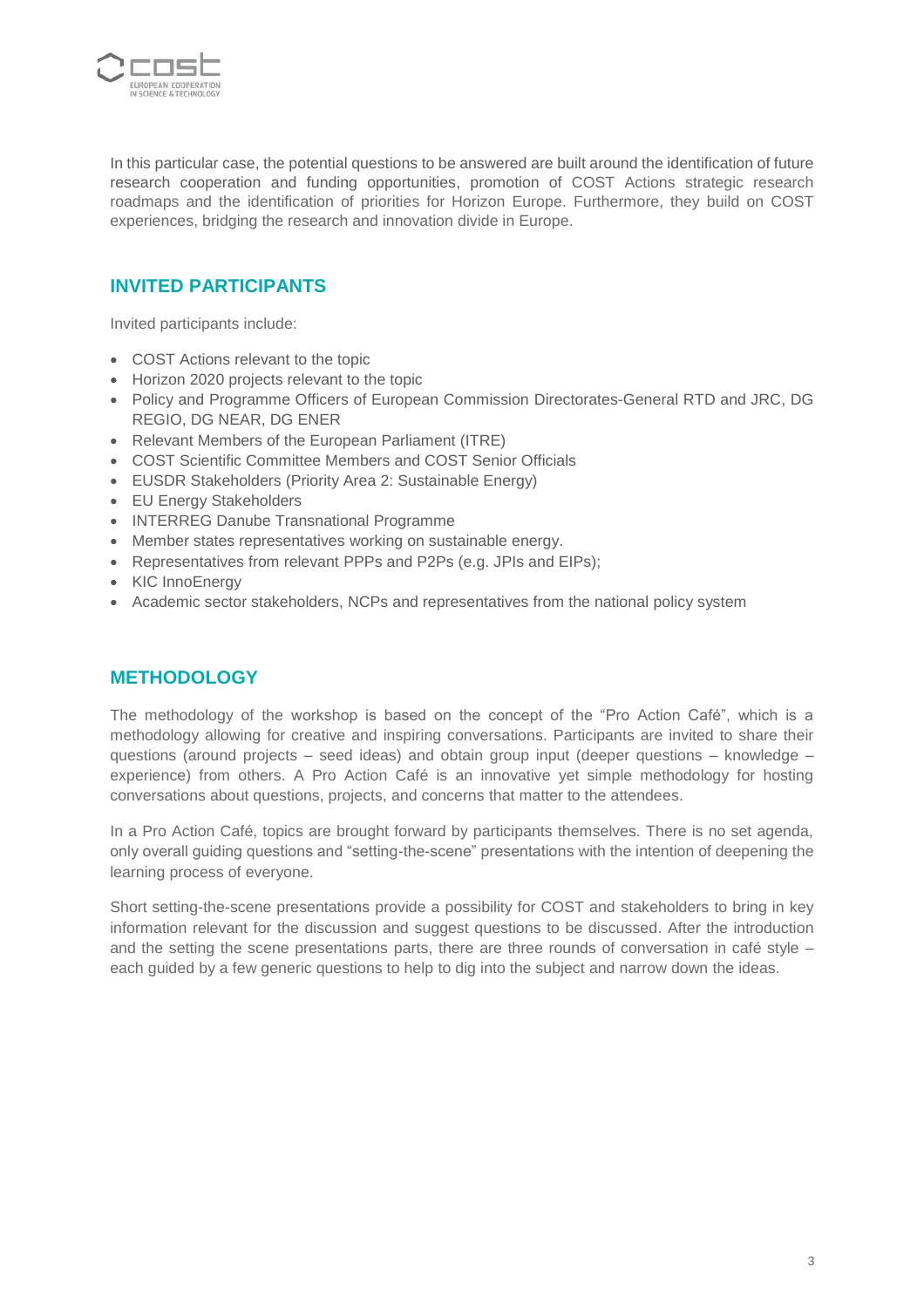

# **DRAFT AGENDA – 10 OCTOBER 2018**

| Coffee and arrival                                                                                                                                                                                                                                                                                   | $08.30 - 09.00$ |
|------------------------------------------------------------------------------------------------------------------------------------------------------------------------------------------------------------------------------------------------------------------------------------------------------|-----------------|
| 1. Introduction and welcome<br>Welcome words by the organizers                                                                                                                                                                                                                                       | $09.00 - 09.30$ |
| 2. Setting the scene<br>Brief input on the current state-of-play                                                                                                                                                                                                                                     | $09.30 - 10.45$ |
| Coffee break                                                                                                                                                                                                                                                                                         | $10.45 - 11.00$ |
| 3. Welcome round and check-in<br>All participants briefly introduce themselves                                                                                                                                                                                                                       | $11:00 - 11.40$ |
| 4. Announcing, discussing and selecting questions<br>People bring forward their question with the offer to host a discussion<br>table. After all tables have been chosen by someone sharing a question,<br>the other participants are invited to think about which table they want to<br>join first. | $11:40 - 12.15$ |
| 5. Pro-Action Café Round 1: What is the quest behind the question<br>Every participant is invited to challenge the table host and different<br>facets of the question are explored.                                                                                                                  | $12.15 - 13.00$ |
| Lunch                                                                                                                                                                                                                                                                                                | $13:00 - 14.15$ |
| 6. Pro-Action Café Round 2: What is missing<br>The participants aim to make the picture more complete, redefine and<br>deepen the discussion on the question (e.g. questions not asked yet,<br>perspectives or options not considered yet).                                                          | $14.15 - 15.00$ |
| 7. Pro-Action Café Round 3: What is next<br>What did we learn? What next steps will each of us take? What are<br>possible actions (individually and together in variable geometry)?                                                                                                                  | $15.00 - 15.45$ |
| Coffee break                                                                                                                                                                                                                                                                                         | $15.45 - 16.00$ |
| <b>Presentation of results</b><br>8 <sub>1</sub><br>Wrap up of the results by the hosts of the tables                                                                                                                                                                                                | $16.00 - 17.00$ |
| 9. Next steps and closing of the meeting<br>Brief input from high-level policy maker in the field (MEP) and COST on<br>the next steps, feedback by all participants                                                                                                                                  | $17.00 - 18.00$ |

## **LOGISTICS**

The event will take place in the city centre of Belgrade, in the Hyatt Regency Hotel, Milentija Popovica 5, Belgrade (Serbia). On the day before (9 October 2018, 19h30) a networking dinner for all participants will be organised at the same premises.

# **CONTACTS**

[Bart.Veys@cost.eu](mailto:Bart.Veys@cost.eu) (Policy Officer), [Elwin.Reimink@cost.eu](mailto:Elwin.Reimink@cost.eu) (Data and Impact Analysis Officer), [MounaTakieddine@cost.eu](mailto:MounaTakieddine@cost.eu) (Conference Officer).

## **EXAMPLES OF COST ACTIONS IN THE FIELD**

- Mining the European Anthroposphere (MINEA)
- Overcoming Barriers to Nanofluids Market Uptake (NANOUPTAKE)
- REthinking Sustainability TOwards a Regenerative Economy